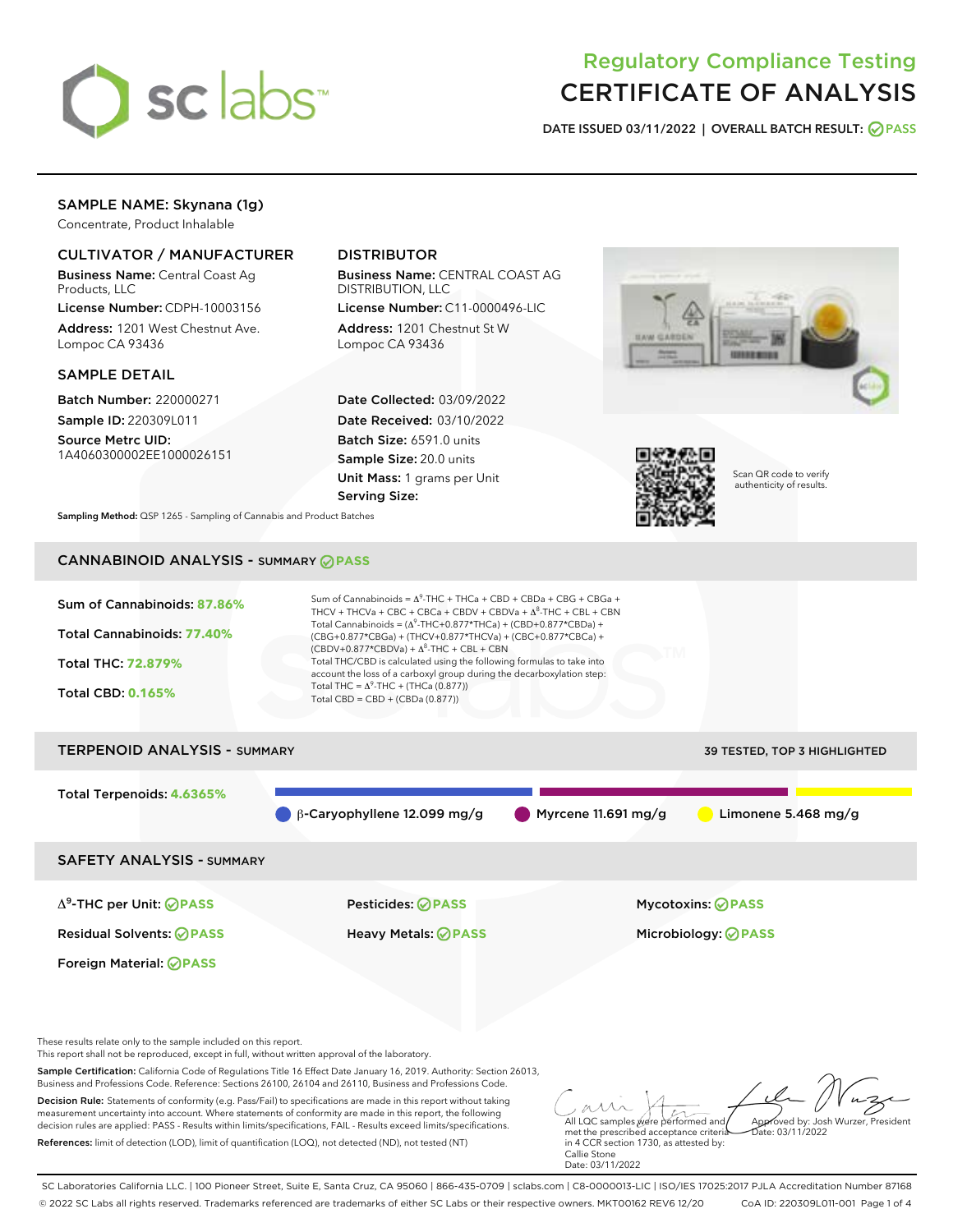



SKYNANA (1G) | DATE ISSUED 03/11/2022 | OVERALL BATCH RESULT: 0 PASS

## CANNABINOID TEST RESULTS - 03/10/2022 2 PASS

Tested by high-performance liquid chromatography with diode-array detection (HPLC-DAD). **Method:** QSP 1157 - Analysis of Cannabinoids by HPLC-DAD

#### TOTAL CANNABINOIDS: **77.40%**

Total Cannabinoids (Total THC) + (Total CBD) + (Total CBG) + (Total THCV) + (Total CBC) +  $(Total CBDV) +  $\Delta^8$ -THC + CBL + CBN$ 

TOTAL THC: **72.879%** Total THC (Δ<sup>9</sup> -THC+0.877\*THCa)

TOTAL CBD: **0.165%** Total CBD (CBD+0.877\*CBDa)

TOTAL CBG: 1.72% Total CBG (CBG+0.877\*CBGa)

TOTAL THCV: 0.448% Total THCV (THCV+0.877\*THCVa)

TOTAL CBC: 2.191% Total CBC (CBC+0.877\*CBCa)

TOTAL CBDV: ND Total CBDV (CBDV+0.877\*CBDVa)

| <b>COMPOUND</b>  | LOD/LOQ<br>(mg/g)          | <b>MEASUREMENT</b><br><b>UNCERTAINTY</b><br>(mg/g) | <b>RESULT</b><br>(mg/g) | <b>RESULT</b><br>(%) |
|------------------|----------------------------|----------------------------------------------------|-------------------------|----------------------|
| <b>THCa</b>      | 0.05/0.14                  | ±16.035                                            | 801.77                  | 80.177               |
| $\Lambda^9$ -THC | 0.06 / 0.26                | ±0.687                                             | 25.64                   | 2.564                |
| <b>CBCa</b>      | 0.07 / 0.28                | ±0.952                                             | 24.98                   | 2.498                |
| <b>CBGa</b>      | 0.1/0.2                    | ±0.66                                              | 16.2                    | 1.62                 |
| <b>THCVa</b>     | 0.07/0.20                  | ±0.190                                             | 5.11                    | 0.511                |
| <b>CBG</b>       | 0.06/0.19                  | ±0.093                                             | 3.04                    | 0.304                |
| <b>CBDa</b>      | 0.02/0.19                  | ±0.043                                             | 1.88                    | 0.188                |
| <b>CBC</b>       | 0.2 / 0.5                  | N/A                                                | $<$ LOQ                 | $<$ LOQ              |
| $\Lambda^8$ -THC | 0.1/0.4                    | N/A                                                | <b>ND</b>               | <b>ND</b>            |
| <b>THCV</b>      | 0.1/0.2                    | N/A                                                | <b>ND</b>               | <b>ND</b>            |
| <b>CBD</b>       | 0.07/0.29                  | N/A                                                | <b>ND</b>               | <b>ND</b>            |
| <b>CBDV</b>      | 0.04 / 0.15                | N/A                                                | <b>ND</b>               | <b>ND</b>            |
| <b>CBDVa</b>     | 0.03/0.53                  | N/A                                                | <b>ND</b>               | <b>ND</b>            |
| <b>CBL</b>       | 0.06 / 0.24                | N/A                                                | <b>ND</b>               | <b>ND</b>            |
| <b>CBN</b>       | 0.1/0.3                    | N/A                                                | <b>ND</b>               | <b>ND</b>            |
|                  | <b>SUM OF CANNABINOIDS</b> |                                                    | 878.6 mg/g              | 87.86%               |

#### **UNIT MASS: 1 grams per Unit**

| $\Delta^9$ -THC per Unit               | 1100 per-package limit | 25.64 mg/unit  | <b>PASS</b> |
|----------------------------------------|------------------------|----------------|-------------|
| <b>Total THC per Unit</b>              |                        | 728.79 mg/unit |             |
| <b>CBD per Unit</b>                    |                        | <b>ND</b>      |             |
| <b>Total CBD per Unit</b>              |                        | $1.65$ mg/unit |             |
| <b>Sum of Cannabinoids</b><br>per Unit |                        | 878.6 mg/unit  |             |
| <b>Total Cannabinoids</b><br>per Unit  |                        | 774.0 mg/unit  |             |

## TERPENOID TEST RESULTS - 03/11/2022

Terpene analysis utilizing gas chromatography-flame ionization detection (GC-FID). **Method:** QSP 1192 - Analysis of Terpenoids by GC-FID

| <b>COMPOUND</b>         | LOD/LOQ<br>(mg/g) | <b>MEASUREMENT</b><br><b>UNCERTAINTY</b><br>(mg/g) | <b>RESULT</b><br>(mg/g)                         | <b>RESULT</b><br>(%) |
|-------------------------|-------------------|----------------------------------------------------|-------------------------------------------------|----------------------|
| β-Caryophyllene         | 0.004 / 0.012     | ±0.3351                                            | 12.099                                          | 1.2099               |
| <b>Myrcene</b>          | 0.008 / 0.025     | ±0.1169                                            | 11.691                                          | 1.1691               |
| Limonene                | 0.005 / 0.016     | ±0.0607                                            | 5.468                                           | 0.5468               |
| $\alpha$ -Humulene      | 0.009 / 0.029     | ±0.0945                                            | 3.780                                           | 0.3780               |
| Linalool                | 0.009 / 0.032     | ±0.0851                                            | 2.875                                           | 0.2875               |
| $\alpha$ -Bisabolol     | 0.008 / 0.026     | ±0.0640                                            | 1.543                                           | 0.1543               |
| Nerolidol               | 0.006 / 0.019     | ±0.0740                                            | 1.510                                           | 0.1510               |
| trans-ß-Farnesene       | 0.008 / 0.025     | ±0.0387                                            | 1.403                                           | 0.1403               |
| Fenchol                 | 0.010 / 0.034     | ±0.0381                                            | 1.265                                           | 0.1265               |
| Terpineol               | 0.009 / 0.031     | ±0.0546                                            | 1.143                                           | 0.1143               |
| Caryophyllene<br>Oxide  | 0.010 / 0.033     | ±0.0361                                            | 1.007                                           | 0.1007               |
| $\beta$ -Pinene         | 0.004 / 0.014     | ±0.0071                                            | 0.795                                           | 0.0795               |
| $\alpha$ -Pinene        | 0.005 / 0.017     | ±0.0024                                            | 0.357                                           | 0.0357               |
| <b>Borneol</b>          | 0.005 / 0.016     | ±0.0110                                            | 0.337                                           | 0.0337               |
| β-Ocimene               | 0.006 / 0.020     | ±0.0077                                            | 0.308                                           | 0.0308               |
| Geraniol                | 0.002 / 0.007     | ±0.0068                                            | 0.198                                           | 0.0198               |
| Fenchone                | 0.009 / 0.028     | ±0.0035                                            | 0.157                                           | 0.0157               |
| Terpinolene             | 0.008 / 0.026     | ±0.0018                                            | 0.115                                           | 0.0115               |
| Camphene                | 0.005 / 0.015     | ±0.0007                                            | 0.083                                           | 0.0083               |
| Citronellol             | 0.003 / 0.010     | ±0.0027                                            | 0.071                                           | 0.0071               |
| Sabinene Hydrate        | 0.006 / 0.022     | ±0.0014                                            | 0.045                                           | 0.0045               |
| Nerol                   | 0.003 / 0.011     | ±0.0012                                            | 0.035                                           | 0.0035               |
| Eucalyptol              | 0.006 / 0.018     | ±0.0006                                            | 0.032                                           | 0.0032               |
| $\gamma$ -Terpinene     | 0.006 / 0.018     | ±0.0004                                            | 0.026                                           | 0.0026               |
| Sabinene                | 0.004 / 0.014     | ±0.0002                                            | 0.022                                           | 0.0022               |
| $\alpha$ -Terpinene     | 0.005 / 0.017     | N/A                                                | <loq< th=""><th><loq< th=""></loq<></th></loq<> | <loq< th=""></loq<>  |
| Isoborneol              | 0.004 / 0.012     | N/A                                                | <loq< th=""><th><loq< th=""></loq<></th></loq<> | <loq< th=""></loq<>  |
| Cedrol                  | 0.008 / 0.027     | N/A                                                | <loq< th=""><th><loq< th=""></loq<></th></loq<> | <loq< th=""></loq<>  |
| $\alpha$ -Phellandrene  | 0.006 / 0.020     | N/A                                                | ND                                              | <b>ND</b>            |
| $\Lambda^3$ -Carene     | 0.005 / 0.018     | N/A                                                | <b>ND</b>                                       | <b>ND</b>            |
| p-Cymene                | 0.005 / 0.016     | N/A                                                | ND                                              | ND                   |
| Isopulegol              | 0.005 / 0.016     | N/A                                                | <b>ND</b>                                       | <b>ND</b>            |
| Camphor                 | 0.006 / 0.019     | N/A                                                | <b>ND</b>                                       | <b>ND</b>            |
| Menthol                 | 0.008 / 0.025     | N/A                                                | ND                                              | ND                   |
| Pulegone                | 0.003 / 0.011     | N/A                                                | ND                                              | ND                   |
| <b>Geranyl Acetate</b>  | 0.004 / 0.014     | N/A                                                | ND                                              | ND                   |
| $\alpha$ -Cedrene       | 0.005 / 0.016     | N/A                                                | ND                                              | ND                   |
| Valencene               | 0.009 / 0.030     | N/A                                                | ND                                              | ND                   |
| Guaiol                  | 0.009 / 0.030     | N/A                                                | <b>ND</b>                                       | ND                   |
| <b>TOTAL TERPENOIDS</b> |                   |                                                    | 46.365 mg/g                                     | 4.6365%              |

SC Laboratories California LLC. | 100 Pioneer Street, Suite E, Santa Cruz, CA 95060 | 866-435-0709 | sclabs.com | C8-0000013-LIC | ISO/IES 17025:2017 PJLA Accreditation Number 87168 © 2022 SC Labs all rights reserved. Trademarks referenced are trademarks of either SC Labs or their respective owners. MKT00162 REV6 12/20 CoA ID: 220309L011-001 Page 2 of 4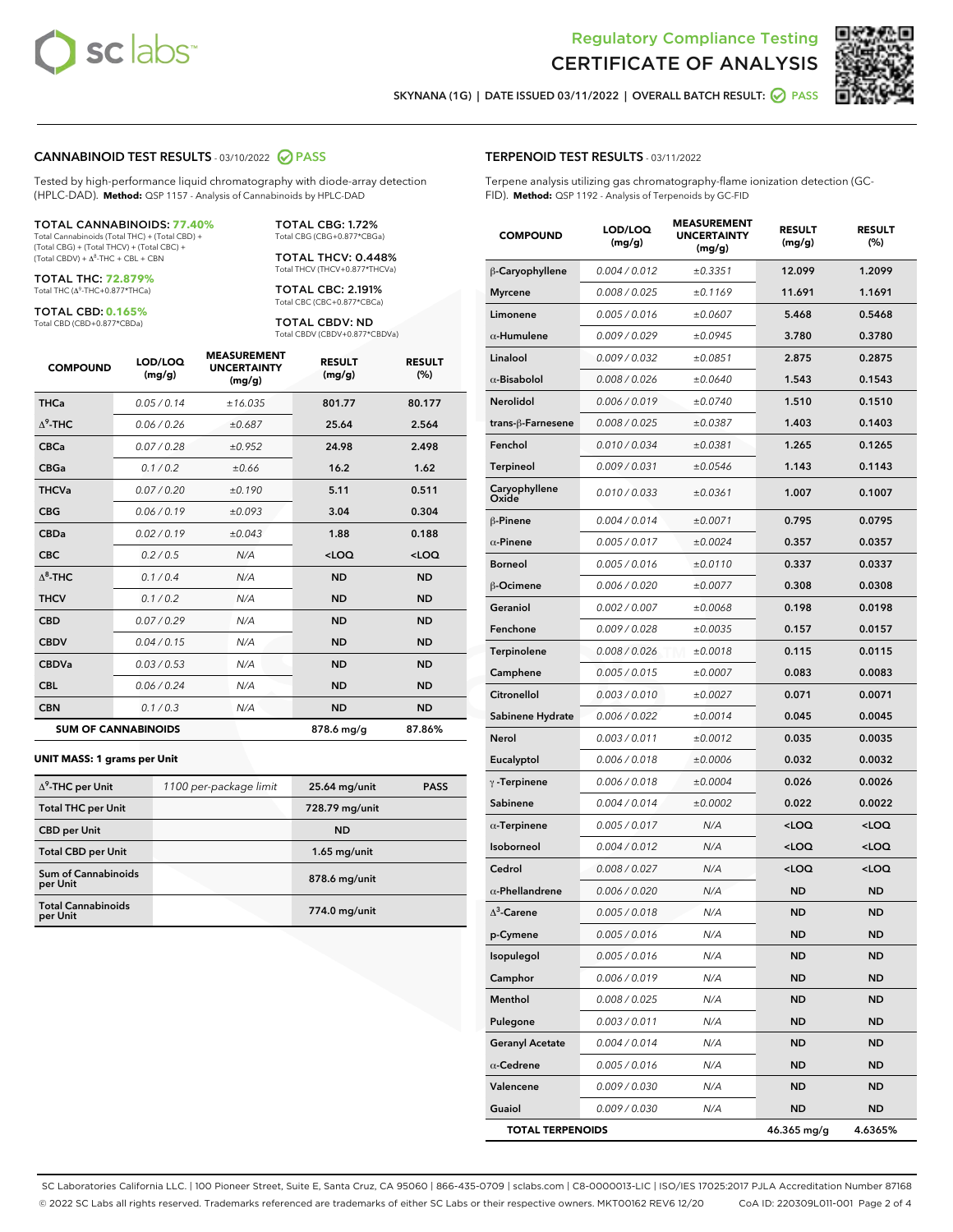



SKYNANA (1G) | DATE ISSUED 03/11/2022 | OVERALL BATCH RESULT: 2 PASS

# CATEGORY 1 PESTICIDE TEST RESULTS - 03/11/2022 2 PASS

Pesticide and plant growth regulator analysis utilizing high-performance liquid chromatography-mass spectrometry (HPLC-MS) or gas chromatography-mass spectrometry (GC-MS). \*GC-MS utilized where indicated. **Method:** QSP 1212 - Analysis of Pesticides and Mycotoxins by LC-MS or QSP 1213 - Analysis of Pesticides by GC-MS

| <b>COMPOUND</b>             | LOD/LOQ<br>$(\mu g/g)$ | <b>ACTION</b><br>LIMIT<br>$(\mu g/g)$ | <b>MEASUREMENT</b><br><b>UNCERTAINTY</b><br>$(\mu g/g)$ | <b>RESULT</b><br>$(\mu g/g)$ | <b>RESULT</b> |
|-----------------------------|------------------------|---------------------------------------|---------------------------------------------------------|------------------------------|---------------|
| <b>Aldicarb</b>             | 0.03 / 0.08            | $\geq$ LOD                            | N/A                                                     | <b>ND</b>                    | <b>PASS</b>   |
| Carbofuran                  | 0.02 / 0.05            | $\ge$ LOD                             | N/A                                                     | <b>ND</b>                    | <b>PASS</b>   |
| Chlordane*                  | 0.03/0.08              | $>$ LOD                               | N/A                                                     | <b>ND</b>                    | <b>PASS</b>   |
| Chlorfenapyr*               | 0.03/0.10              | $>$ LOD                               | N/A                                                     | <b>ND</b>                    | <b>PASS</b>   |
| Chlorpyrifos                | 0.02 / 0.06            | $>$ LOD                               | N/A                                                     | <b>ND</b>                    | <b>PASS</b>   |
| Coumaphos                   | 0.02 / 0.07            | $\geq$ LOD                            | N/A                                                     | <b>ND</b>                    | <b>PASS</b>   |
| <b>Daminozide</b>           | 0.02 / 0.07            | $\ge$ LOD                             | N/A                                                     | <b>ND</b>                    | <b>PASS</b>   |
| <b>Dichlorvos</b><br>(DDVP) | 0.03/0.09              | $\geq$ LOD                            | N/A                                                     | <b>ND</b>                    | <b>PASS</b>   |
| Dimethoate                  | 0.03 / 0.08            | $>$ LOD                               | N/A                                                     | <b>ND</b>                    | <b>PASS</b>   |
| Ethoprophos                 | 0.03/0.10              | $\geq$ LOD                            | N/A                                                     | <b>ND</b>                    | <b>PASS</b>   |
| Etofenprox                  | 0.02 / 0.06            | > LOD                                 | N/A                                                     | <b>ND</b>                    | <b>PASS</b>   |
| Fenoxycarb                  | 0.03 / 0.08            | $\geq$ LOD                            | N/A                                                     | <b>ND</b>                    | <b>PASS</b>   |
| Fipronil                    | 0.03 / 0.08            | $\ge$ LOD                             | N/A                                                     | <b>ND</b>                    | <b>PASS</b>   |
| Imazalil                    | 0.02 / 0.06            | $\ge$ LOD                             | N/A                                                     | <b>ND</b>                    | <b>PASS</b>   |
| <b>Methiocarb</b>           | 0.02 / 0.07            | $\ge$ LOD                             | N/A                                                     | <b>ND</b>                    | <b>PASS</b>   |
| Parathion-methyl            | 0.03/0.10              | > LOD                                 | N/A                                                     | <b>ND</b>                    | <b>PASS</b>   |
| <b>Mevinphos</b>            | 0.03/0.09              | $\ge$ LOD                             | N/A                                                     | <b>ND</b>                    | <b>PASS</b>   |
| Paclobutrazol               | 0.02 / 0.05            | $\ge$ LOD                             | N/A                                                     | <b>ND</b>                    | <b>PASS</b>   |
| Propoxur                    | 0.03 / 0.09            | $\geq$ LOD                            | N/A                                                     | <b>ND</b>                    | <b>PASS</b>   |
| Spiroxamine                 | 0.03 / 0.08            | $\ge$ LOD                             | N/A                                                     | <b>ND</b>                    | <b>PASS</b>   |
| Thiacloprid                 | 0.03/0.10              | $>$ LOD                               | N/A                                                     | <b>ND</b>                    | <b>PASS</b>   |

# CATEGORY 2 PESTICIDE TEST RESULTS - 03/11/2022 @ PASS

| <b>COMPOUND</b>          | LOD/LOO<br>$(\mu g/g)$ | <b>ACTION</b><br>LIMIT<br>$(\mu g/g)$ | <b>MEASUREMENT</b><br><b>UNCERTAINTY</b><br>$(\mu g/g)$ | <b>RESULT</b><br>$(\mu g/g)$ | <b>RESULT</b> |  |
|--------------------------|------------------------|---------------------------------------|---------------------------------------------------------|------------------------------|---------------|--|
| Abamectin                | 0.03/0.10              | 0.1                                   | N/A                                                     | <b>ND</b>                    | <b>PASS</b>   |  |
| Acephate                 | 0.02/0.07              | 0.1                                   | N/A                                                     | <b>ND</b>                    | <b>PASS</b>   |  |
| Acequinocyl              | 0.02/0.07              | 0.1                                   | N/A                                                     | <b>ND</b>                    | <b>PASS</b>   |  |
| Acetamiprid              | 0.02/0.05              | 0.1                                   | N/A                                                     | <b>ND</b>                    | <b>PASS</b>   |  |
| Azoxystrobin             | 0.02/0.07              | 0.1                                   | N/A                                                     | <b>ND</b>                    | <b>PASS</b>   |  |
| <b>Bifenazate</b>        | 0.01/0.04              | 0.1                                   | N/A                                                     | <b>ND</b>                    | <b>PASS</b>   |  |
| <b>Bifenthrin</b>        | 0.02/0.05              | 3                                     | N/A                                                     | <b>ND</b>                    | <b>PASS</b>   |  |
| <b>Boscalid</b>          | 0.03/0.09              | 0.1                                   | N/A                                                     | <b>ND</b>                    | <b>PASS</b>   |  |
| Captan                   | 0.19/0.57              | 0.7                                   | N/A                                                     | <b>ND</b>                    | <b>PASS</b>   |  |
| Carbaryl                 | 0.02 / 0.06            | 0.5                                   | N/A                                                     | <b>ND</b>                    | <b>PASS</b>   |  |
| Chlorantranilip-<br>role | 0.04/0.12              | 10                                    | N/A                                                     | <b>ND</b>                    | <b>PASS</b>   |  |
| Clofentezine             | 0.03/0.09              | 0.1                                   | N/A                                                     | <b>ND</b>                    | <b>PASS</b>   |  |

# CATEGORY 2 PESTICIDE TEST RESULTS - 03/11/2022 continued

| <b>COMPOUND</b>               | LOD/LOQ<br>(µg/g) | <b>ACTION</b><br>LIMIT<br>$(\mu g/g)$ | <b>MEASUREMENT</b><br><b>UNCERTAINTY</b><br>$(\mu g/g)$ | <b>RESULT</b><br>(µg/g) | <b>RESULT</b> |
|-------------------------------|-------------------|---------------------------------------|---------------------------------------------------------|-------------------------|---------------|
| Cyfluthrin                    | 0.12 / 0.38       | $\overline{c}$                        | N/A                                                     | <b>ND</b>               | <b>PASS</b>   |
| Cypermethrin                  | 0.11 / 0.32       | $\mathcal{I}$                         | N/A                                                     | ND                      | <b>PASS</b>   |
| <b>Diazinon</b>               | 0.02 / 0.05       | 0.1                                   | N/A                                                     | <b>ND</b>               | <b>PASS</b>   |
| Dimethomorph                  | 0.03/0.09         | 2                                     | N/A                                                     | ND                      | <b>PASS</b>   |
| Etoxazole                     | 0.02 / 0.06       | 0.1                                   | N/A                                                     | ND                      | <b>PASS</b>   |
| Fenhexamid                    | 0.03/0.09         | 0.1                                   | N/A                                                     | ND                      | <b>PASS</b>   |
| Fenpyroximate                 | 0.02 / 0.06       | 0.1                                   | N/A                                                     | <b>ND</b>               | <b>PASS</b>   |
| Flonicamid                    | 0.03 / 0.10       | 0.1                                   | N/A                                                     | ND                      | <b>PASS</b>   |
| Fludioxonil                   | 0.03 / 0.10       | 0.1                                   | N/A                                                     | ND                      | <b>PASS</b>   |
| Hexythiazox                   | 0.02 / 0.07       | 0.1                                   | N/A                                                     | <b>ND</b>               | <b>PASS</b>   |
| Imidacloprid                  | 0.04 / 0.11       | 5                                     | N/A                                                     | <b>ND</b>               | <b>PASS</b>   |
| Kresoxim-methyl               | 0.02 / 0.07       | 0.1                                   | N/A                                                     | ND                      | <b>PASS</b>   |
| Malathion                     | 0.03 / 0.09       | 0.5                                   | N/A                                                     | <b>ND</b>               | <b>PASS</b>   |
| Metalaxyl                     | 0.02 / 0.07       | $\overline{c}$                        | N/A                                                     | <b>ND</b>               | <b>PASS</b>   |
| Methomyl                      | 0.03 / 0.10       | $\mathbf{1}$                          | N/A                                                     | ND                      | <b>PASS</b>   |
| Myclobutanil                  | 0.03 / 0.09       | 0.1                                   | N/A                                                     | <b>ND</b>               | <b>PASS</b>   |
| <b>Naled</b>                  | 0.02 / 0.07       | 0.1                                   | N/A                                                     | <b>ND</b>               | <b>PASS</b>   |
| Oxamyl                        | 0.04 / 0.11       | 0.5                                   | N/A                                                     | ND                      | PASS          |
| Pentachloronitro-<br>benzene* | 0.03 / 0.09       | 0.1                                   | N/A                                                     | <b>ND</b>               | <b>PASS</b>   |
| Permethrin                    | 0.04 / 0.12       | 0.5                                   | N/A                                                     | ND                      | <b>PASS</b>   |
| Phosmet                       | 0.03 / 0.10       | 0.1                                   | N/A                                                     | ND                      | <b>PASS</b>   |
| Piperonyl<br><b>Butoxide</b>  | 0.02 / 0.07       | 3                                     | N/A                                                     | <b>ND</b>               | <b>PASS</b>   |
| Prallethrin                   | 0.03 / 0.08       | 0.1                                   | N/A                                                     | ND                      | <b>PASS</b>   |
| Propiconazole                 | 0.02 / 0.07       | 0.1                                   | N/A                                                     | <b>ND</b>               | <b>PASS</b>   |
| Pyrethrins                    | 0.04 / 0.12       | 0.5                                   | N/A                                                     | ND                      | <b>PASS</b>   |
| Pyridaben                     | 0.02 / 0.07       | 0.1                                   | N/A                                                     | <b>ND</b>               | <b>PASS</b>   |
| Spinetoram                    | 0.02 / 0.07       | 0.1                                   | N/A                                                     | <b>ND</b>               | <b>PASS</b>   |
| Spinosad                      | 0.02 / 0.07       | 0.1                                   | N/A                                                     | ND                      | <b>PASS</b>   |
| Spiromesifen                  | 0.02 / 0.05       | 0.1                                   | N/A                                                     | <b>ND</b>               | <b>PASS</b>   |
| Spirotetramat                 | 0.02 / 0.06       | 0.1                                   | N/A                                                     | <b>ND</b>               | <b>PASS</b>   |
| Tebuconazole                  | 0.02 / 0.07       | 0.1                                   | N/A                                                     | ND                      | <b>PASS</b>   |
| Thiamethoxam                  | 0.03 / 0.10       | 5                                     | N/A                                                     | <b>ND</b>               | <b>PASS</b>   |
| Trifloxystrobin               | 0.03 / 0.08       | 0.1                                   | N/A                                                     | <b>ND</b>               | <b>PASS</b>   |

SC Laboratories California LLC. | 100 Pioneer Street, Suite E, Santa Cruz, CA 95060 | 866-435-0709 | sclabs.com | C8-0000013-LIC | ISO/IES 17025:2017 PJLA Accreditation Number 87168 © 2022 SC Labs all rights reserved. Trademarks referenced are trademarks of either SC Labs or their respective owners. MKT00162 REV6 12/20 CoA ID: 220309L011-001 Page 3 of 4